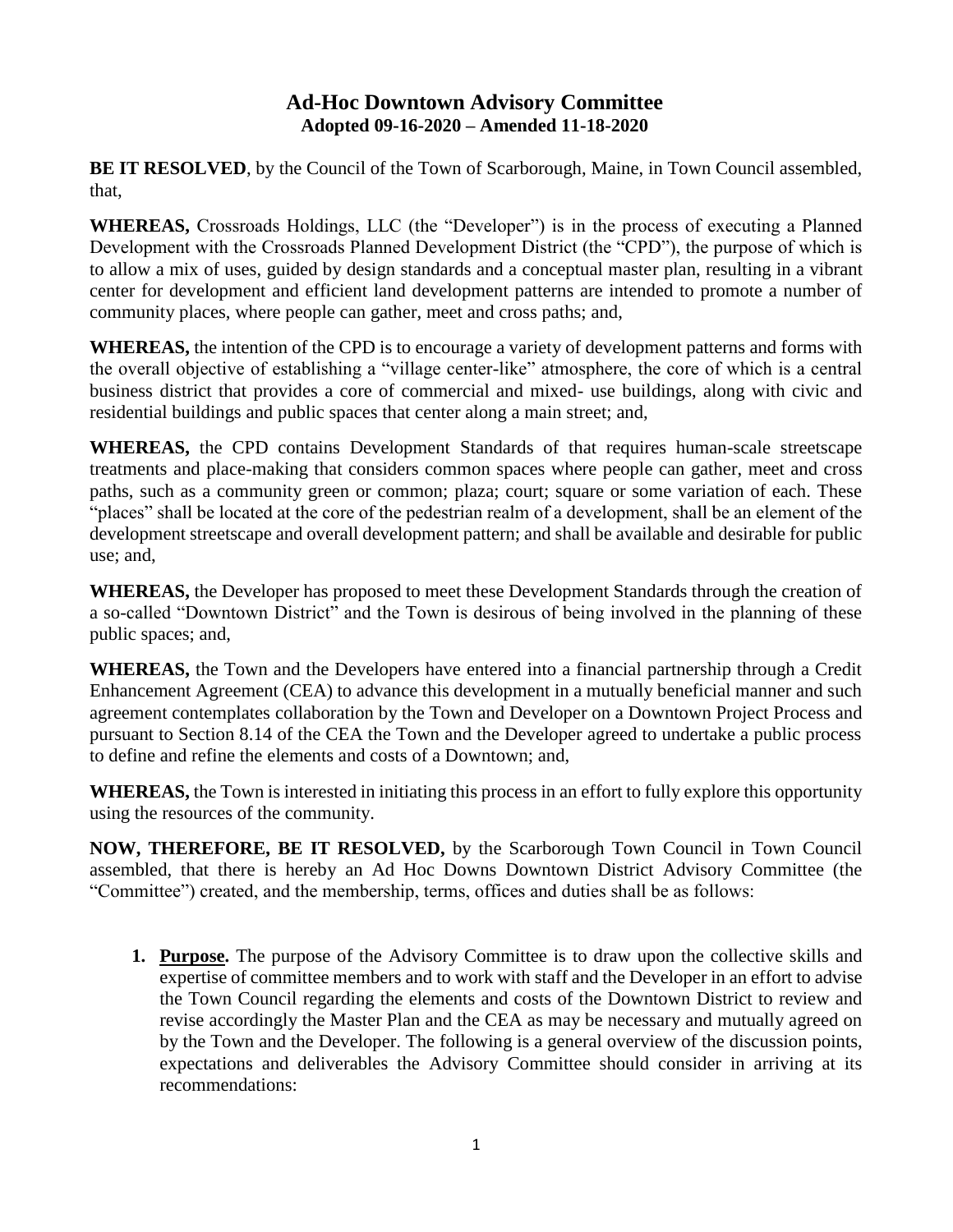- **• Review of Current Development Plans and accepted Downtown Plan.** The Advisory Committee shall familiarize itself with the existing development activities and approved Master Plan(s), as well as the requirements of Crossroads Planned Development District and the adopted Downtown Plan.
- **Deliverables:**
	- **Schematic Design and Conceptual Layout**: Review the proposed schematic design prepared by staff and the Developer to determine the appropriateness of amenities to be included in the Downtown District. Final design and layout should maximize the attributes of a downtown walkable experience and vision as defined in the comprehensive plan. A complete understanding of the space and what amenities should be included to create a vibrant downtown shall be provided. The Committee is encouraged to offer recommendation for the entire Downtown District. Specific recommendations on design concepts and amenities will serve to inform the Master Plan that the Developer submits to the Planning Board for approval.
	- **Financial Forecasting**: Within the limitations of the Committee and the consulting resources available to it, the Committee is tasked with estimating the likely costs of the desired amenities of the Downtown District and identify phases, if any, for development; however, all discussions of funding to cover the costs shall be the responsibility of the Town Council and the Developer.
- **Public Involvement**: The Committee shall incorporate public input into the process. Input on the proposed elements and schematic design shall be solicited. Such public input will culminate in a public presentation of its findings and recommendations to the Town Council.

The Committee's powers and duties shall not exceed those prescribed, herein or otherwise restricted by Town Council Rules, Policies and Charter.

**2. Membership.** The membership intends to provide fair representation of key stakeholders and unique expertise in the construction or development field. The Committee is expected to be an active working group, with all members actively participating and contributing to task. Given the limited and specific charge to the Committee, membership should include individuals whom possess specific expertise to the task at hand, representing professions in community development, business/financial analysis and design/construction. The Committee shall be appointed by the Town Council and shall be comprised of thirteen (13) members, only nine (9) of which are voting members as follows:

> Nine (9) Residents At-Large Two (2) Developer's Representatives\* Two (2) Members of the Town Council \* \*Ex-Officio, Non-voting

Although official voting membership is limited to seven (7) members, the Committee is encouraged to draw upon other resources and invite other key stakeholders to participate in their proceeding as they feel appropriate.